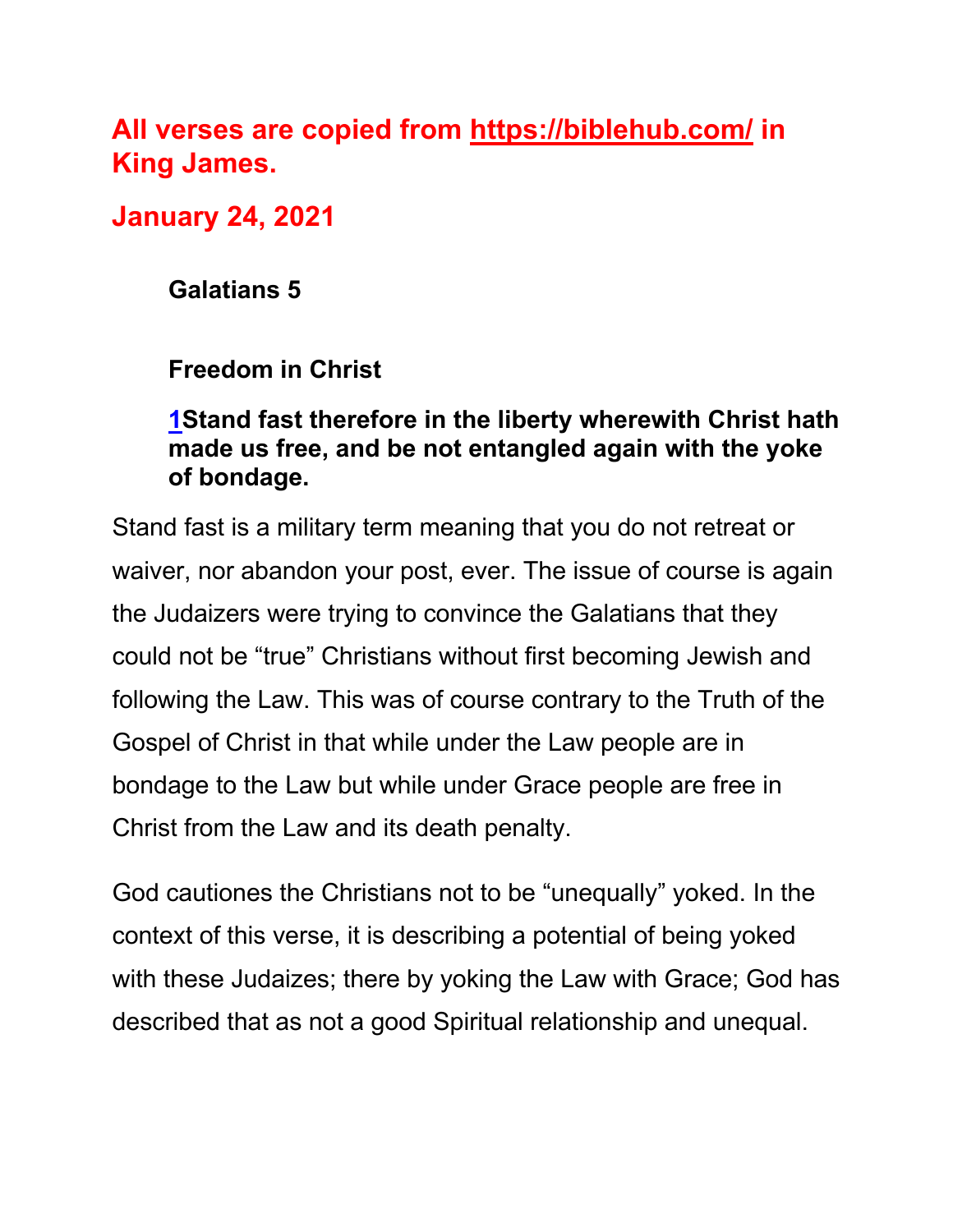The last thing we as Free Believers would ever want to do is retreat back under the Law and again into bondage. There are many religions that require a great number of things to be considered within the flock of that religion. Legalism can take on many forms, its ultimate goal is to diminish Grace and draw one back into bondage of all sorts.

# **2Behold, I Paul say unto you, that if ye be circumcised, Christ shall profit you nothing.**

The act of circumcision was from the law; Circumcision means to; cut around. As to salvation it offers no solution, it was a sign within the Law given to the Jews; a covenant sign of belonging to the Jewish nation and to God.

> *Genesis 17: 9And God said unto Abraham, Thou shalt keep my covenant therefore, thou, and thy seed after thee in their generations. 10This is my covenant, which ye shall keep, between me and you and thy seed after thee; Every man child among you shall be circumcised. 11And ye shall circumcise the flesh of your foreskin; and it shall be a token of the covenant betwixt me and you. 12And he that is eight days old shall be circumcised among you, every man child in your generations, he that is born in the house, or bought with money of any stranger, which is not of thy seed. 13He that is born in thy house, and he that is bought with thy money, must needs be circumcised: and my covenant shall be in your flesh for an everlasting covenant. 14And the uncircumcised man child whose flesh of his foreskin is not circumcised, that soul shall be cut off from his people; he hath broken my covenant.*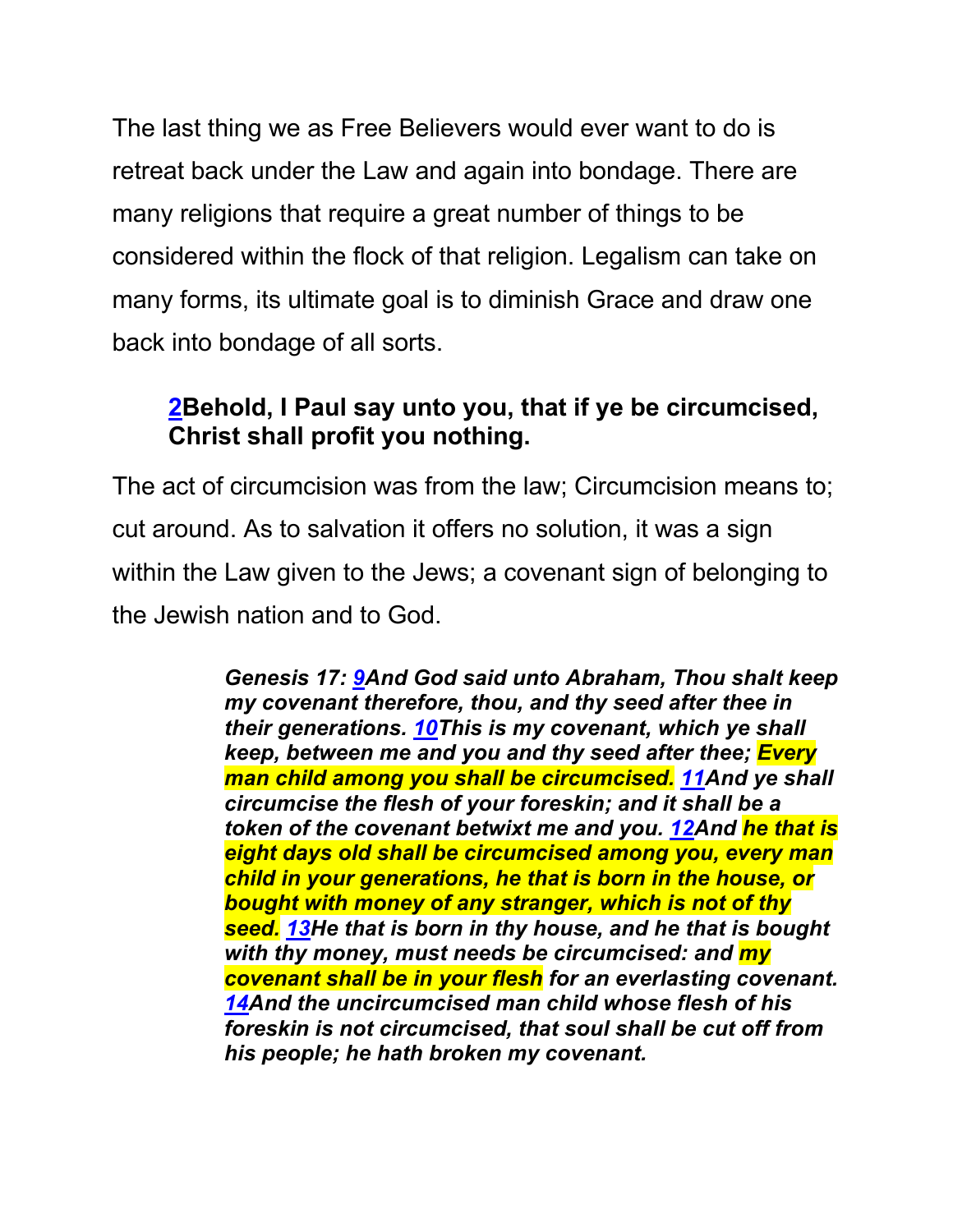The Law was specific as to the day of circumcision and the requirement of any who would be in God's Chosen people Israel. Failure to comply with the Law was covenant breaking. Notice in verse 13; "*my covenant shall be in your flesh".* 

**Q.** Where or in what is the Covenant of Grace stored with man?

Grace is a manifestation of God's Love; it is conveyed in both Mercy and Grace and that permeates the Spirit of man, not his flesh. It becomes a "heart" or Spiritual condition between man and God. The conflict is of course the dispute between the Spirit and the flesh. It is as has been said a circumcision of the heart this relationship with Jesus.

#### *Romans 2:29 29But he is a Jew, which is one inwardly; and circumcision is that of the heart, in the spirit, and not in the letter; whose praise is not of men, but of God.*

Grace replaced the Law including the law of circumcision of the flesh. Paul is pointing out that under Grace if you chose to have circumcision of the flesh to comply with the law then Jesus was of no use to you. You have chosen the Law over the Spirit of Grace; the flesh was preferred over the Spirit.

Paul in his letter to the believers in Rome demonstrates the change from a fleshly covenant to a spiritual covenant; both using circumcision as a signpost. The Law = flesh, the Spirit = heart.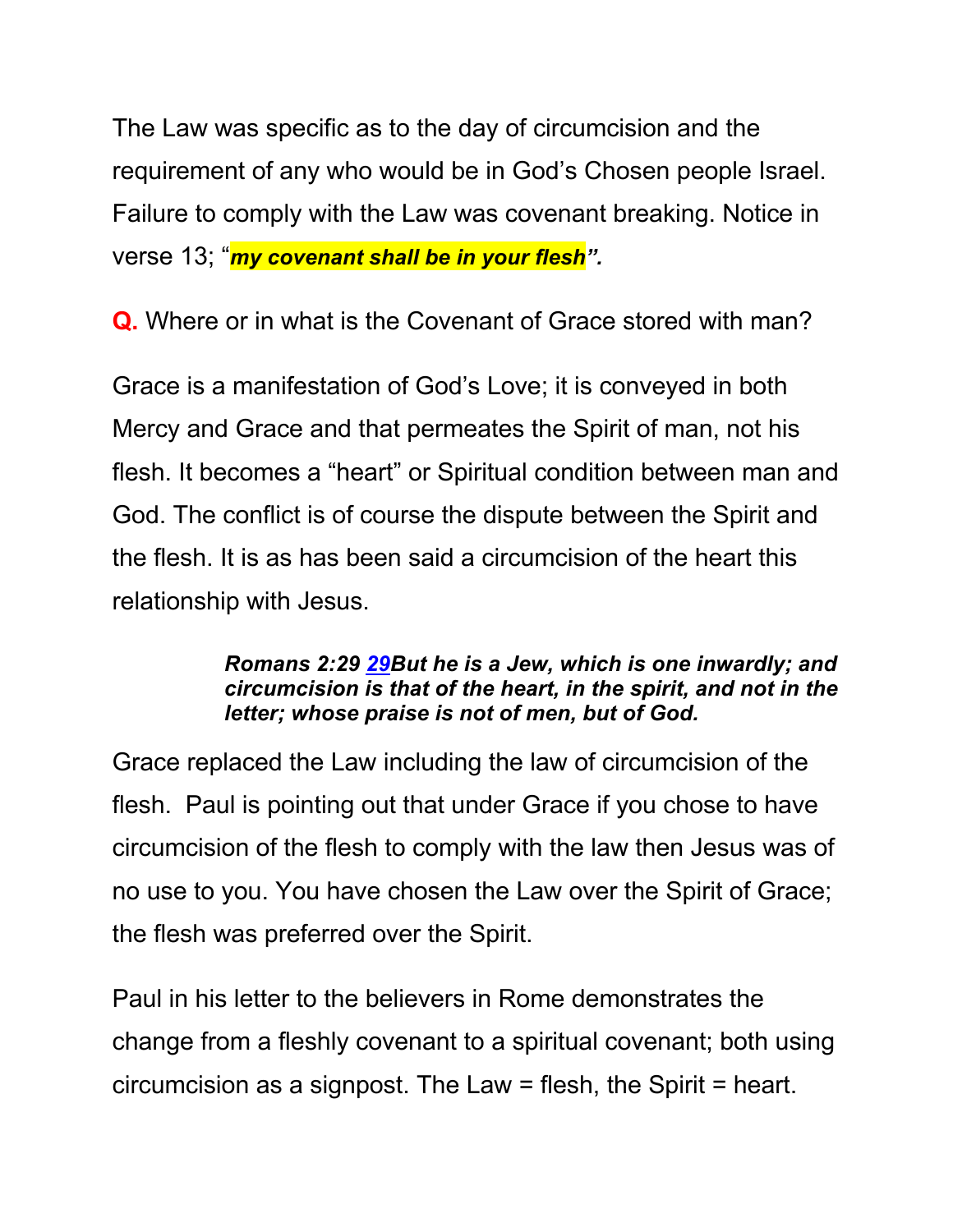This Spiritual Covenant is a fulfillment of the Abrahamic Covenant in several ways.

> *Genesis 12: 1Now the <sup>a</sup> LORD had said unto Abram, Get thee out of thy country, and from thy kindred, and from thy father's house, unto a land that I will shew thee: 2 And I will make of thee a great nation, and I will bless thee, and make thy name great; and thou shalt be a blessing: 3 <i>bAnd I will bless them that bless thee, and curse him that curseth thee: <sup>c</sup> and in thee shall all families of the earth be blessed.*

All the families of the earth are blessed by Abraham's progeny; Jesus Christ.

### **3For I testify again to every man that is circumcised, that he is a debtor to do the whole law.**

Just like leaven a small amount leaven, leavens the whole loaf so it is with the Law when Grace is offered. If you chose any part of the Law, then you must accept the whole Law. If you chose Grace, then you are free from the Law and live under God's Mercy and Grace.

### **4Christ is become of no effect unto you, whosoever of you are justified by the law; ye are fallen from grace.**

The threat here seems to be that if you were saved by Grace through Faith in Jesus Christ and then you believed that you had to carry out some act like Circumcision in order to be "really" saved then you would fall from Grace. The question then becomes when Paul says you have fallen from Grace; is that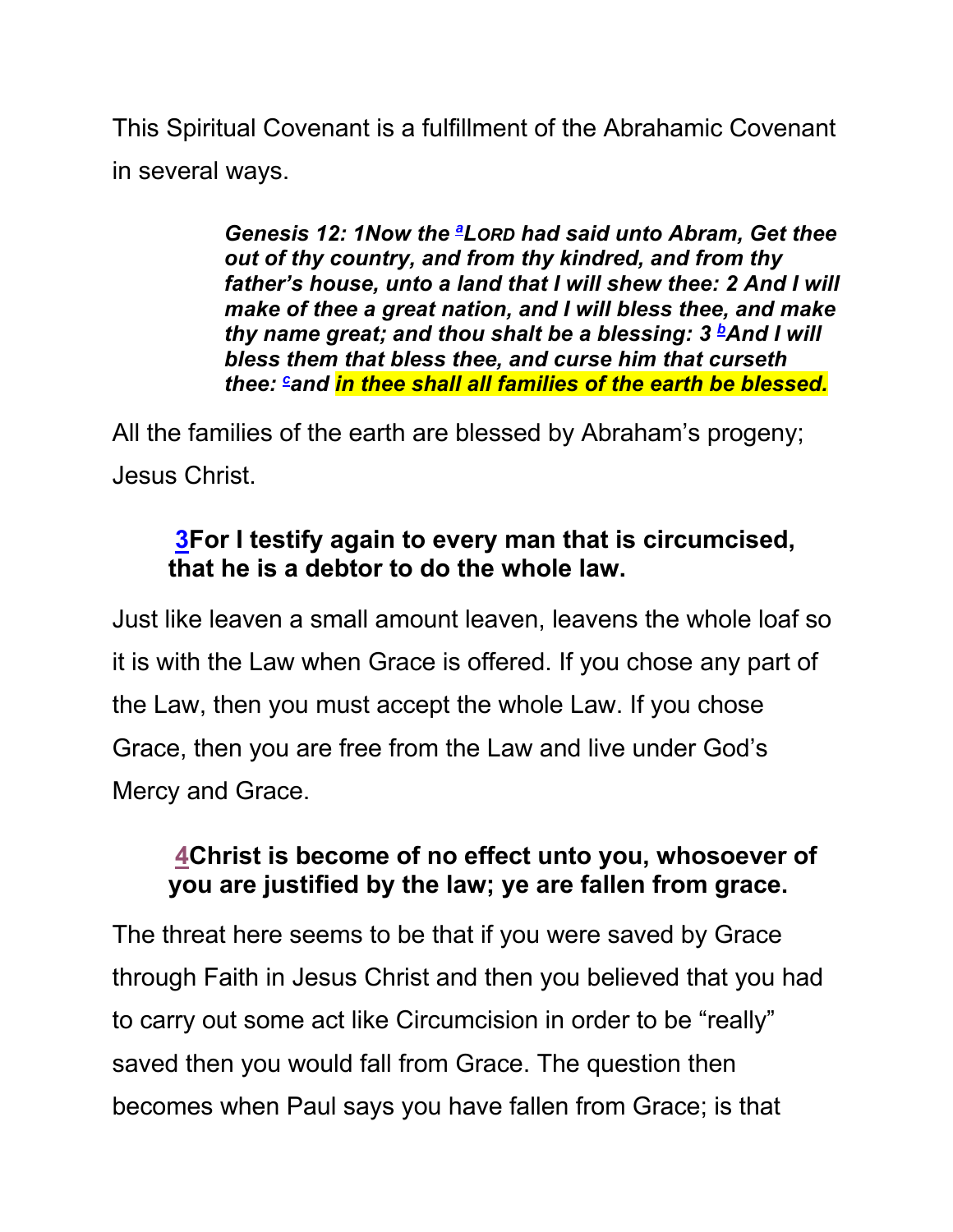equal to losing one's salvation? Consider this very carefully as you study to find the answer.

https://biblehub.com/commentaries/clarke/galatians/5.htm

Clarke's Commentary

*Christ is become of no effect unto you - It is vain for you to attempt to unite the two systems. You must have the law and no Christ, or Christ and no law, for your justification.*

*Ye are fallen from grace - From the Gospel. They had been brought into the grace of the Gospel; and now, by readopting the Mosaic ordinances, they had apostatized from the Gospel as a system of religion, and had lost the grace communicated to their peace and love of God, received by Jesus Christ, could not remain in the hearts of those who had rejected Christ. They had, therefore, in every sense of the word, fallen from grace; and whether some of them ever rose again is more than we can tell.* 

#### *Romans 5:2 By whom also we have access by faith into this grace wherein we stand, and rejoice in hope of the glory of God.*

The whom is of course "Jesus". By His Blood and our faith in that blood we then have access into this "Grace" which allows us to stand and rejoice in God's presence. It is a condition of "righteousness" that can only be attained by and through the Blood of Christ. For anyone to let alone think but then to actually act on a legal remedy through the law to attain a "righteous" standing in God's presence would be a lie.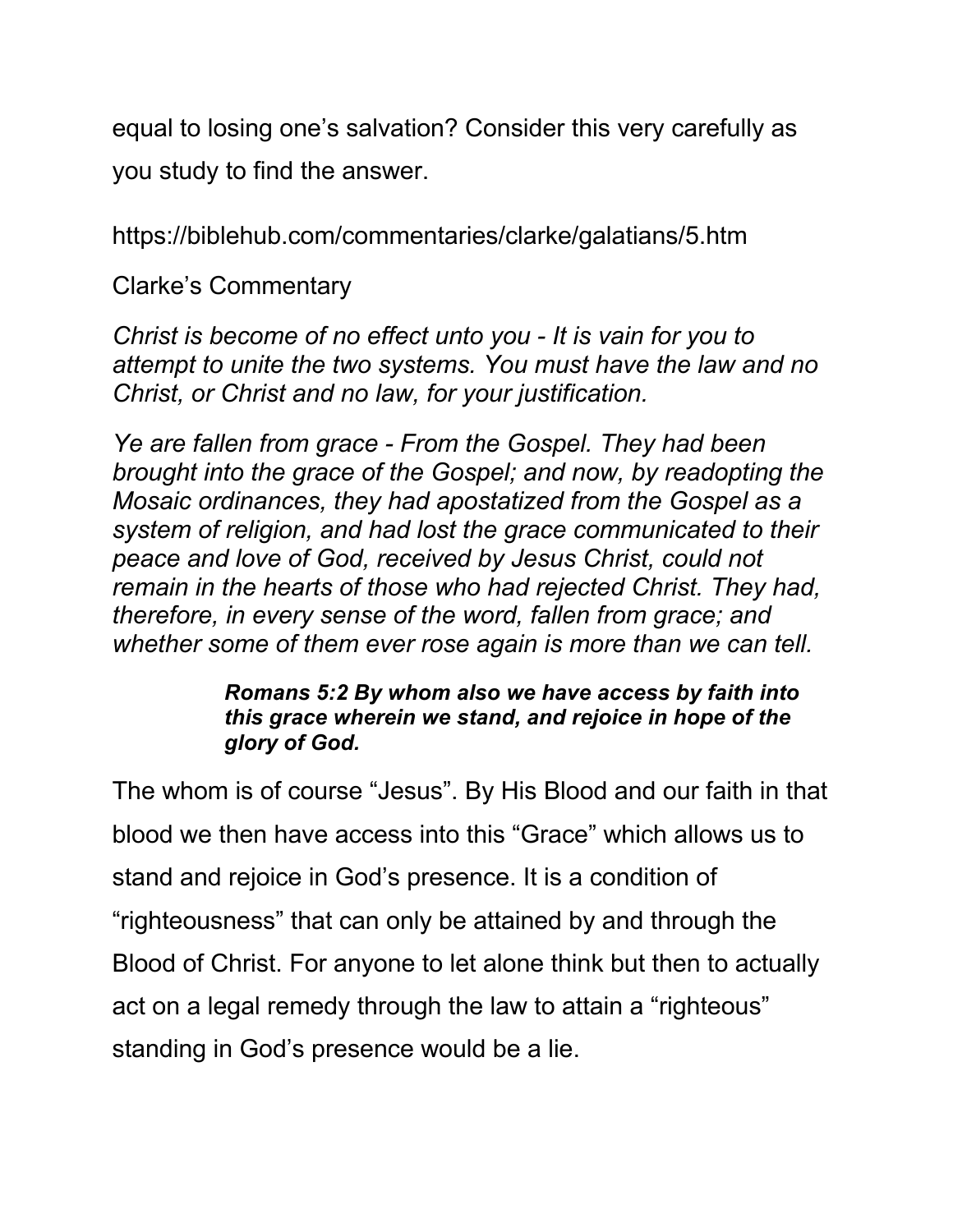It is Jesus plus nothing that gains us Righteousness a right standing before God the Father. It is Sanctification; already not yet declaration.

# **5For we through the Spirit wait for the hope of righteousness by faith.**

As believers we have been given faith.

#### *Ephesians 2:8 For by grace you have been saved through faith, and that not of yourselves; it is the gift of God,*

Whether you understand this verse in Ephesians as Grace being the gift or Faith or both, the idea is that we are saved not ourselves, it is all a gift from God.

The part we probably dislike the most is "waiting". Patience is a virtue according to the Lord.

#### *Galatians 5:22 But the fruit of the Spirit is love, joy, peace, longsuffering, gentleness, goodness, faith,*

Longsuffering is another word for "patience".

According to Strong's Concordance Transliteration: makrothumia Phonetic Spelling: (mak-roth-oo-mee'-ah) Definition: patience, long-suffering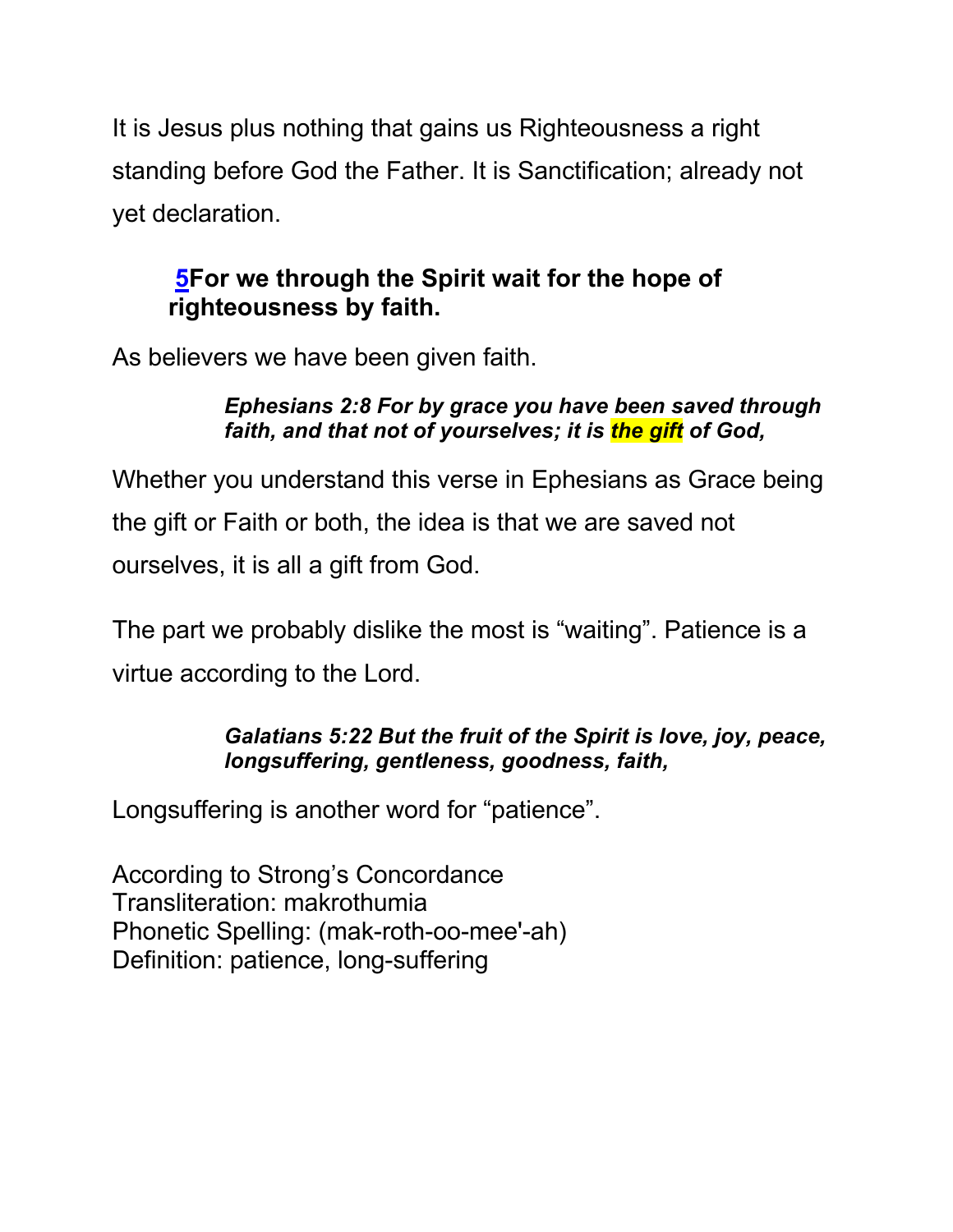### **6For in Jesus Christ neither circumcision availeth any thing, nor uncircumcision; but faith which worketh by love.**

As Americans and part of the "free world" we are those who reside under man's law as opposed to lawlessness; we are well acquainted with law in general. So were the Jewish people, it was a part of their life and to step outside the law intentionally could be met with stoning to death at the worst or shunning at the least. Paul is trying to help the Galatians understand that even though sinners they were free of the bondage of the Law when they accepted Christ. They had never lived under the Law of Moses and there was no need to start now.

> *Romans 4: 13For the promise, that he should be the heir of the world, was not to Abraham, or to his seed, through the law, but through the righteousness of faith. 14For if they which are of the law be heirs, faith is made void, and the promise made of none effect: 15Because the law worketh wrath: for where no law is, there is no transgression.*

The lie of the Judaizers had placed them under bondage and it was breaking Paul's heart. Paul was pointing to Faith and that Faith was brought about by the Love God showed us and gave us the very Faith that we all needed to Believe in the first place.

**7Ye did run well; who did hinder you that ye should not obey the truth? 8This persuasion** *cometh* **not of him that calleth you. 9A little leaven leaveneth the whole lump. 10I have confidence in you through the Lord, that ye will**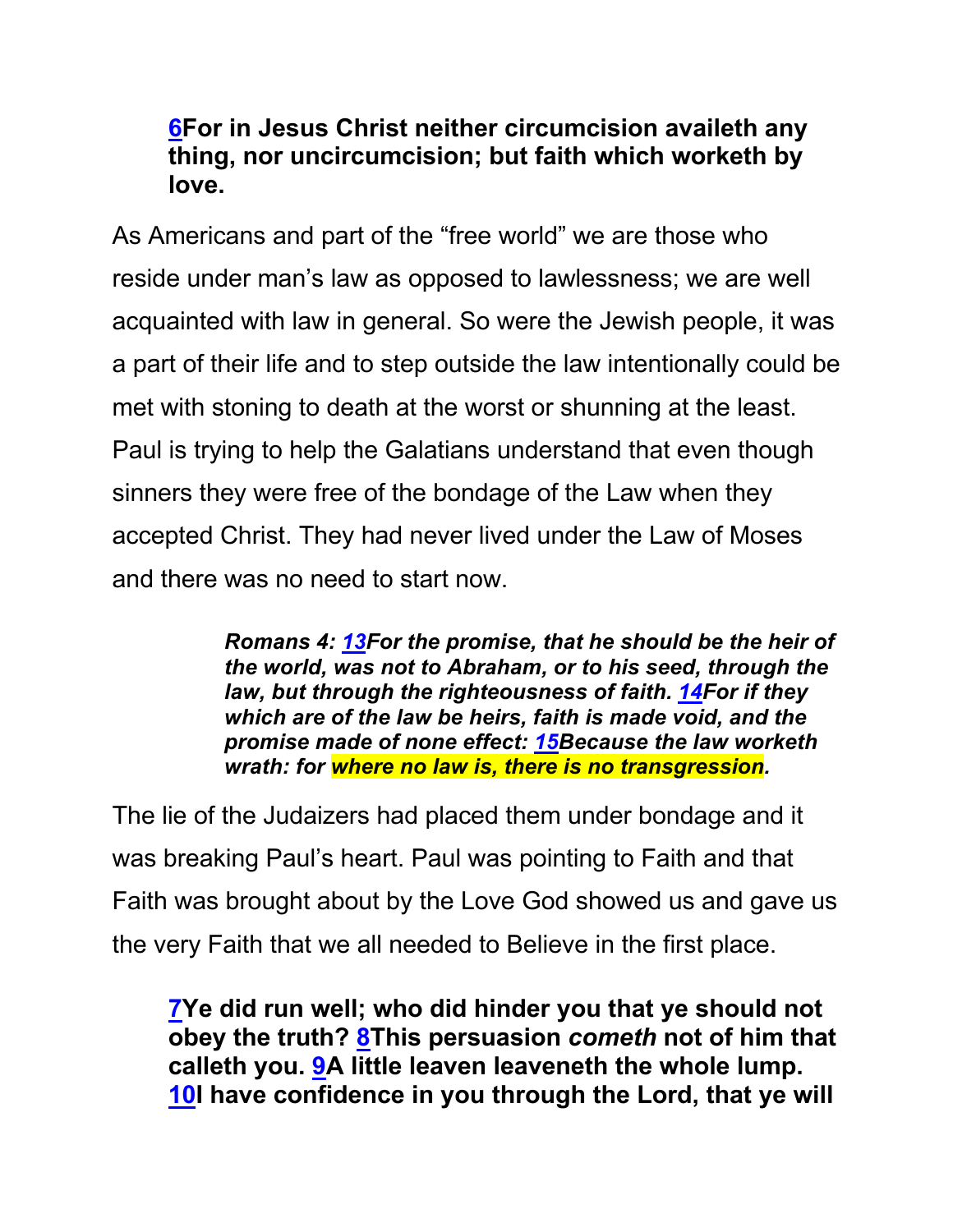### **be none otherwise minded: but he that troubleth you shall bear his judgment, whosoever he be.**

Paul points out that the Galatians had run well; they heard the truth; took it and ran with it. Then all of a sudden, some other folks showed up and tainted the truth with a lie. And a little lie can make the whole idea a lie. Truth is sacred, it is perfect, it is God and to allow any distortion into the truth is as leaven in a loaf of bread.

Paul points out that the lie bringer will be judged by God for the lie that he has brought, regardless of who they are, including other Christians.

# **11And I, brethren, if I yet preach circumcision, why do I yet suffer persecution? then is the offence of the cross ceased. 12I would they were even cut off which trouble you.**

Early in Paul's ministry he was faced with a problem of one of his fellow teachers; Timothy. Timothy had a Jewish mother and a Greek Father. Under Jewish Law the very thing Paul is exhorting these Galatians to flee from, that very law caused Paul to circumcise Timothy. The Jews whom Paul was reaching out to would not allow him to even speak to them if they knew Timothy being half Jew by birth was not circumcised; he would be unclean and by association Paul would be unclean and unable to speak to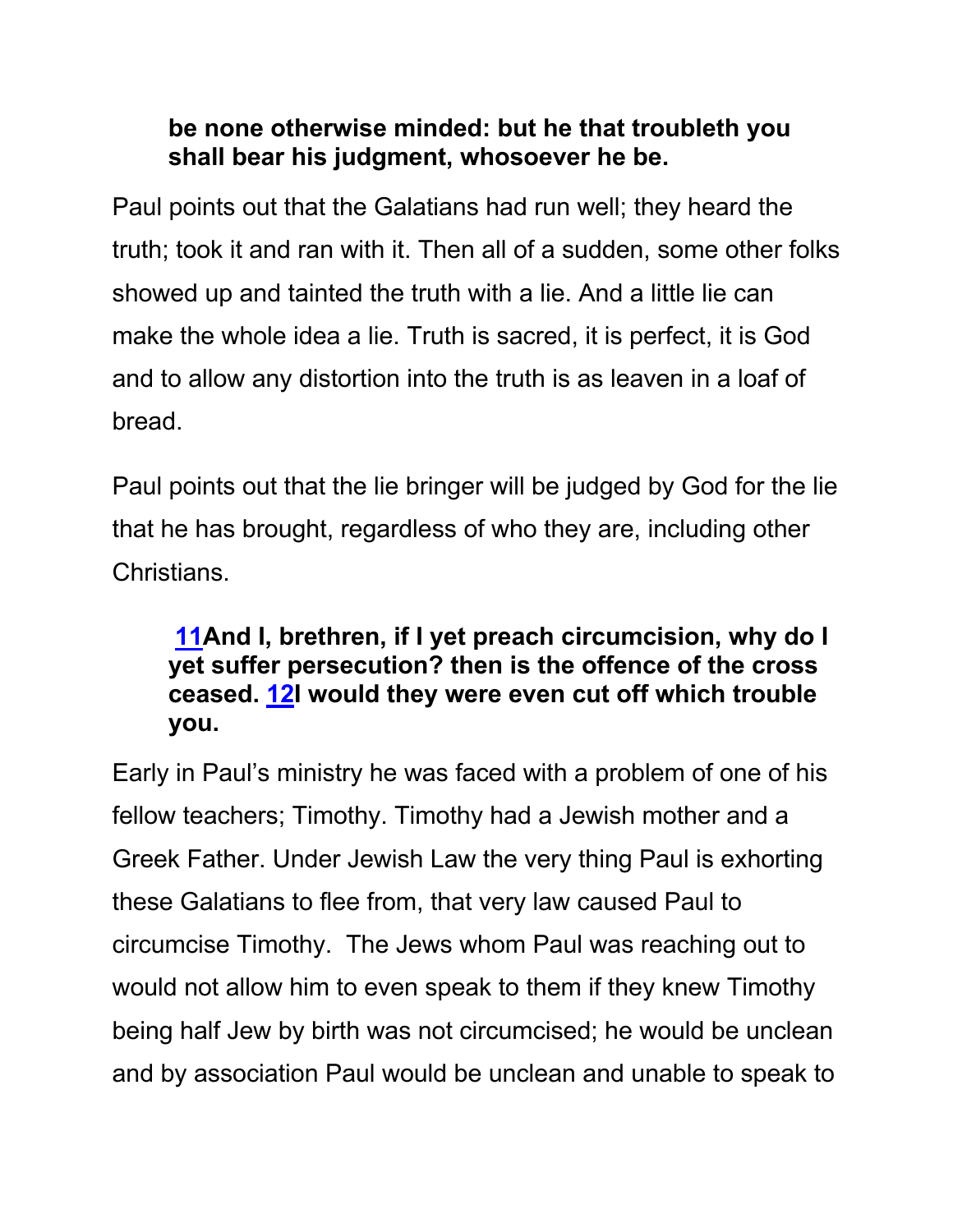any Jew of the Law. Therefore, to expedite their ability to teach the Jews about Christ Timothy willingly was circumcised. Not for the Law's sake but for the sake of bringing God's Mercy and Grace to the Jews through faith in the Blood of Jesus.

Q. So did Timothy surrender his salvation by being circumcised to comply with the law?

No, Timothy did not get circumcised in order to be saved, he knew his salvation came by belief and faith in Jesus Christ and he would never abandon that for any act of the Law. He allowed himself to be circumcised to open a door to people he loved and wanted to share the truth with.

Paul said to the Corinthian Church:

*1 Corinthians 9:19-23*

*<sup>19</sup> For though I be free from all men, yet have I made myself servant unto all, that I might gain the more.*

*<sup>20</sup> And unto the Jews I became as a Jew, that I might gain the Jews; to them that are under the law, as under the law, that I might gain them that are under the law;*

*<sup>21</sup> To them that are without law, as without law, (being not without law to God, but under the law to Christ,) that I might gain them that are without law.*

*<sup>22</sup> To the weak became I as weak, that I might gain the weak: I am made all things to all men, that I might by all means save some.*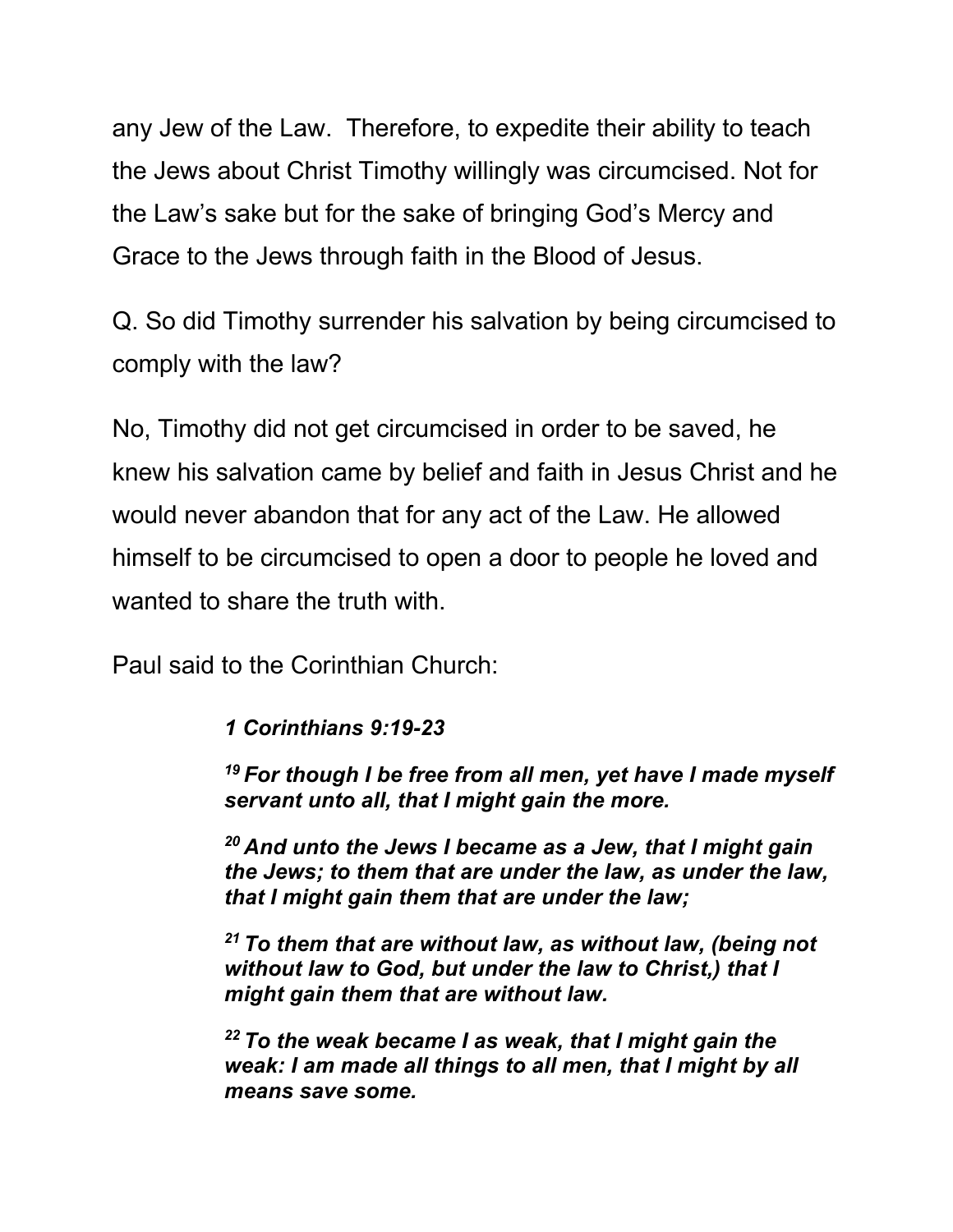#### *<sup>23</sup> And this I do for the gospel's sake, that I might be partaker thereof with you.*

In verse 11 and 12 Paul was denouncing the Law of the Jews to the Galatians. Paul could do this because his audience was made up wholly of gentiles. He was explain to them that the law had no meaning to these gentiles until the Judaizers showed up and tried to convince them otherwise. Again the Judaizers tried with some success that for them to be circumcised fulfilled the Jewish Law, then they too could fall under the Law of Israel. Oh yeah!

As American Christians, we are faced with picking sides; America or God. For some it may not be an easy to choice because we have been so blessed by living in America, most of us came to the Lord due to the very freedom of Religion specified in our Constitution. For some in the near future they will have to choose between the two; for many it will not be an easy choice, but that very thing is coming. The next few verses places the issue at hand; love of fight? I look at it this way, you may chose another path; I am a Christian that happens to be an American, therefore my allegiance is to Christ and God the Father. Some will say they are American's than happen to be christians. My personal sense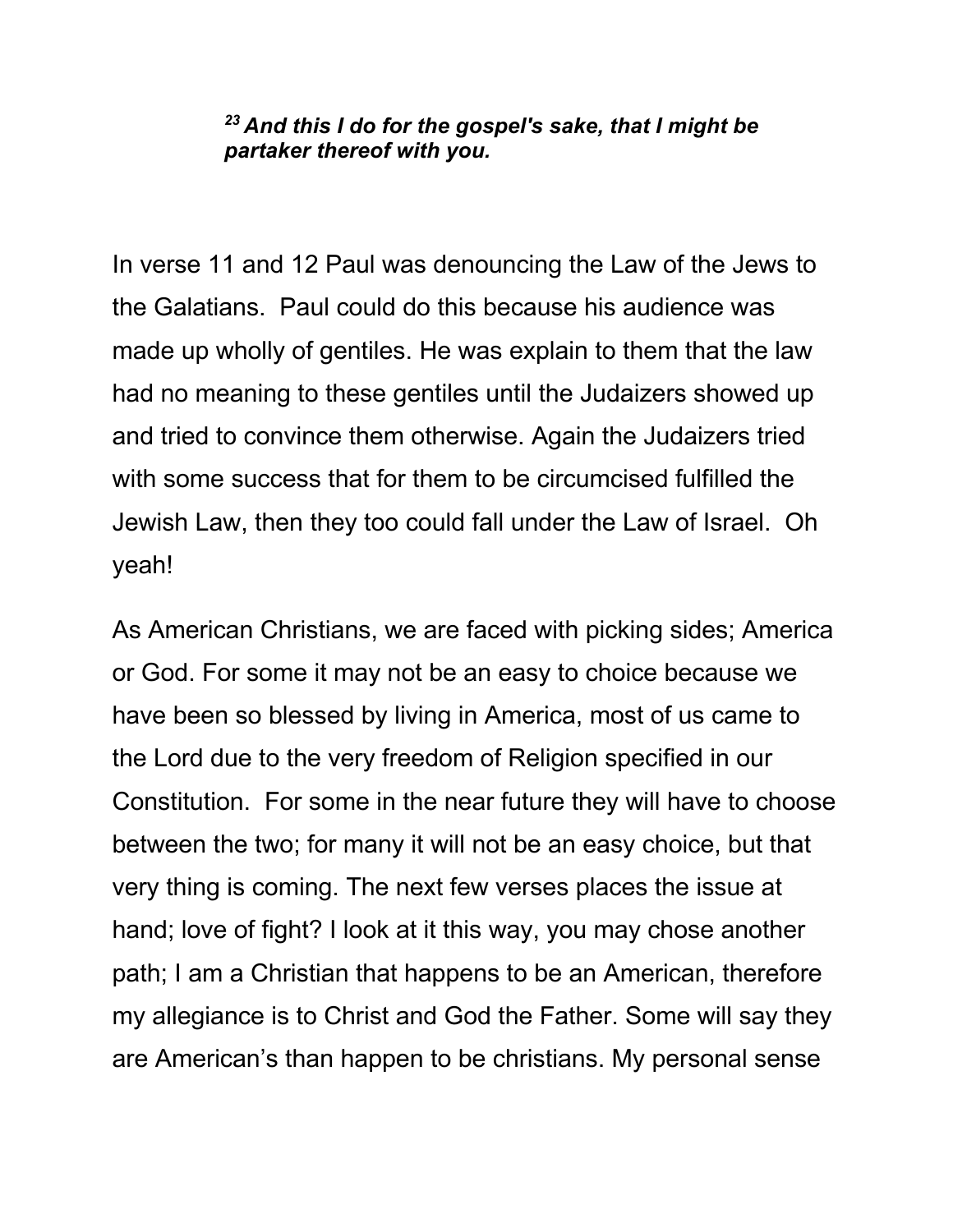is that is the opposite of sound doctrine and a dangerous place to dwell, we cannot serve two masters as we all know.

> *Matthew 6:24 No man can serve two masters: for either he will hate the one, and love the other; or else he will hold to the one, and despise the other. Ye cannot serve God and mammon.*

### **13For, brethren, ye have been called unto liberty; only**  *use* **not liberty for an occasion to the flesh, but by love serve one another.**

This liberty that Paul speaks about he addressed in more depth. The idea that our liberty bought with a great price at the Cross and by the Blood; meaning that if the Blood covers our sin then why not continue to sin or even sin more bring about even more Grace? Flawed thinking or a lie inserted by Satan? My sense is that Satan has tried to convince people that sin is not really that bad. That is how he started by questioning what Eve said.

> *Genesis 3: 1Now the serpent was more subtil than any beast of the field which the LORD God had made. And he said unto the woman, Yea, hath God said, Ye shall not eat of every tree of the garden? 2And the woman said unto the serpent, We may eat of the fruit of the trees of the garden: 3But of the fruit of the tree which is in the midst of the garden, God hath said, Ye shall not eat of it, neither shall ye touch it, lest ye die. 4And the serpent said unto the woman, Ye shall not surely die:*

The question that formed mankind for the existence of this earth.

*Genesis 2: 15And the LORD God took the man, and put him into the garden of Eden to dress it and to keep it. 16And*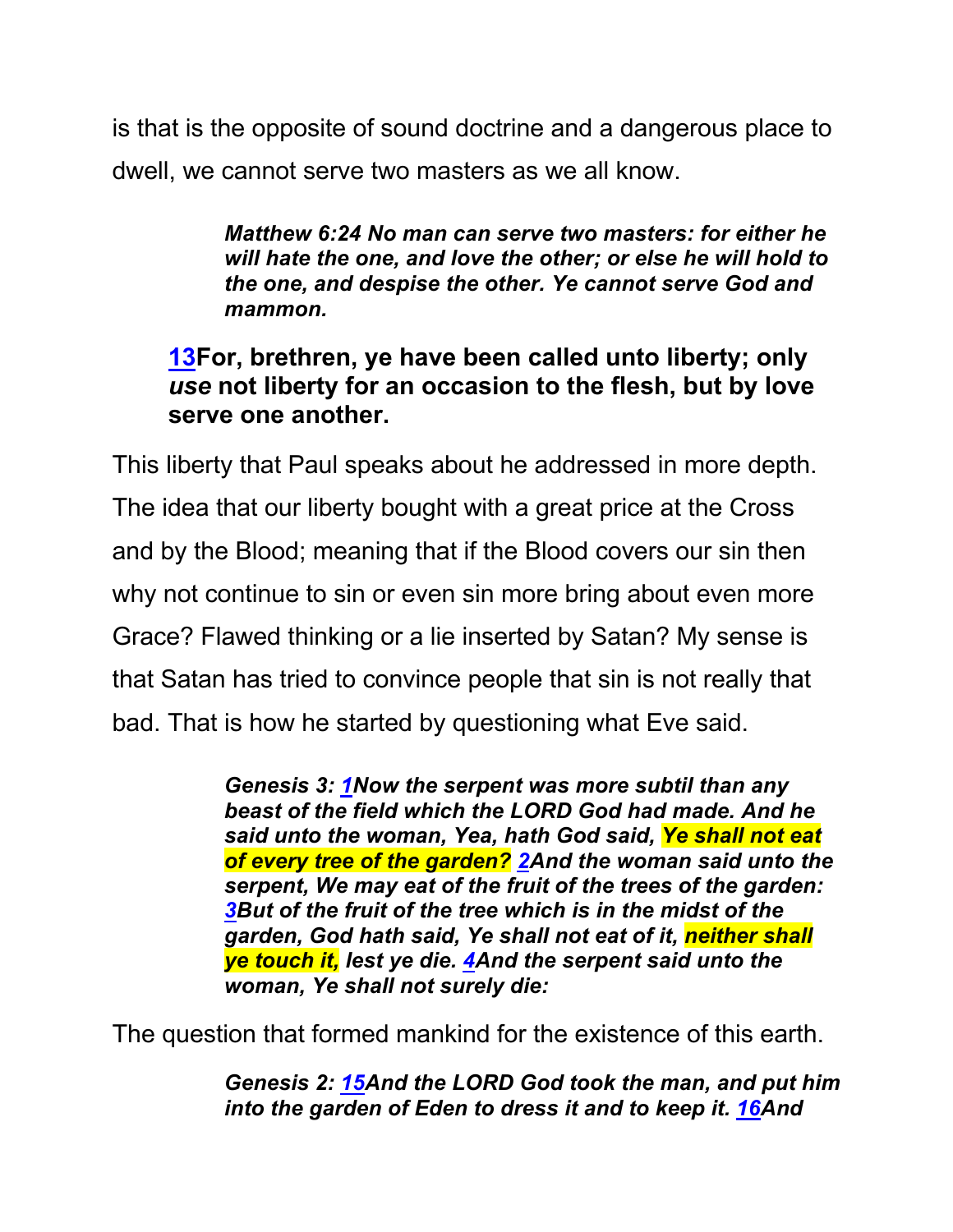*the LORD God commanded the man, saying, Of every tree of the garden thou mayest freely eat: 17But of the tree of the knowledge of good and evil, thou shalt not eat of it: for in the day that thou eatest thereof thou shalt surely die.*

Satan first misquoted God saying that God had said they could not eat of any of the trees in the Garden. That was a lie and Satan knew it, but it got the creative juices flowing in Eve. She could now respond with her own paraphrasing just as Satan had done, but she knew he was incorrect and wanted to straighten him out perhaps with a little pride of knowing the answer to his question.

The mistake Eve made was that she added to what God had said. Now in her defense she was not present when God gave the command to Adam, so either Adam misrepresented what God said or Eve added to it. We do not know which it was, but we do know the result.

**Q.** Can you see the difference between what God said and what Eve told Satan what God said?

*God's statement:*

*Genesis 2:17But of the tree of the knowledge of good and evil, thou shalt not eat of it*

*Eve's statement:*

*Genesis3:3But of the fruit of the tree which is in the midst of the garden, God hath said, Ye shall not eat of it, neither shall ye touch it*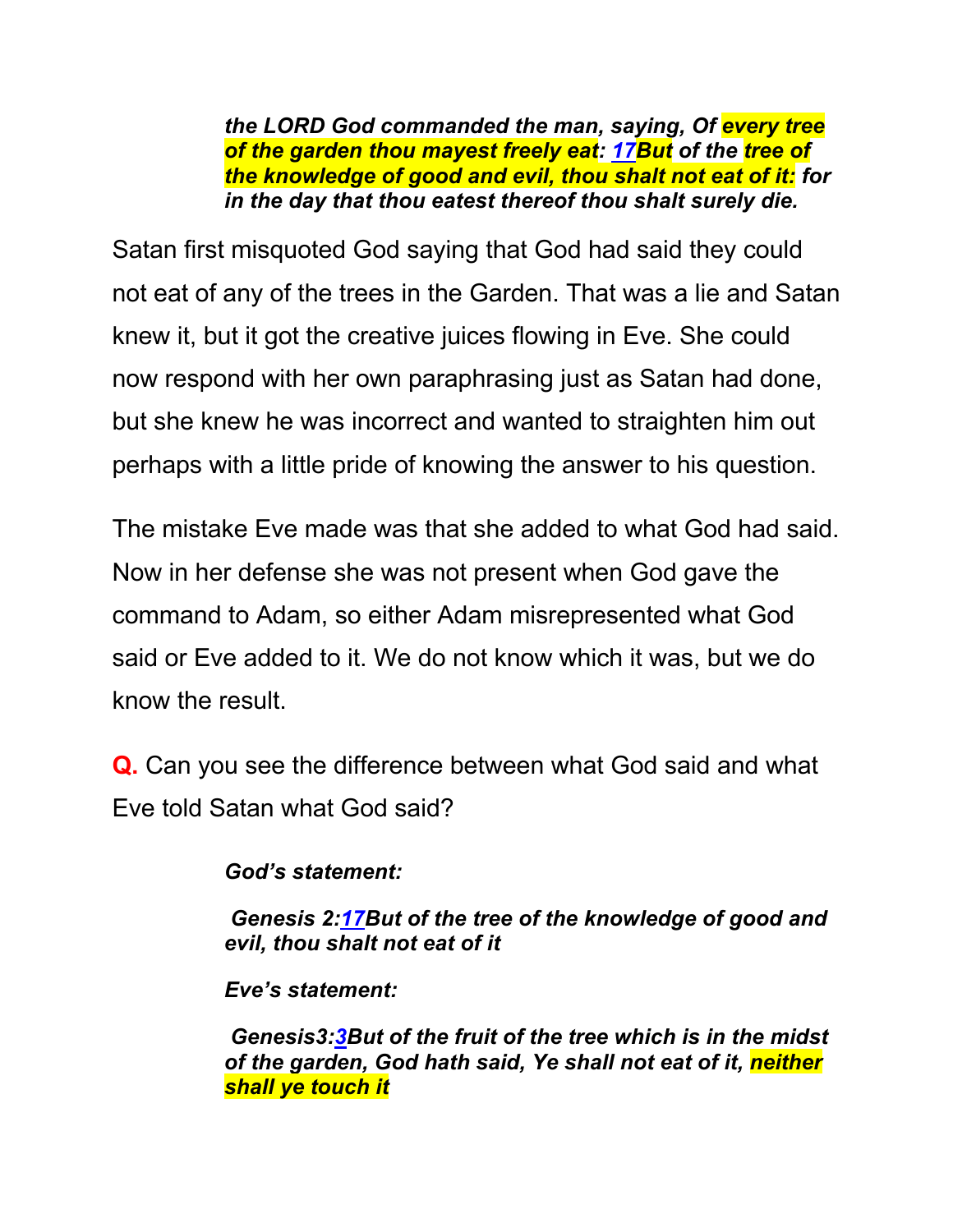So how important is it that we correctly quote God when making a case for some issue? It appears it is pretty important based on the minor addition shown by what Eve said, verses what God said. Satan took that opportunity to assault the idea of death by questioning;

#### *Genesis 3:4And the serpent said unto the woman, Ye shall not surely die:*

Satan was trying to put doubt in Eve's mind about what God says as Truth. Satan questions whether or not God really meant that she would really "die". Satan knew exactly what God said and what He meant. Satan knew that God had made man separated from a sin nature and that as long as man walked in obedience to God that man would forever be pure. If Satan could get man to disobey God, then Satan knew that he, Satan, could affect man's life for eternity by separating him from God. Satan is the father of lies and used this manipulation of Eve; doubt was Satan's weapon of choice in this instance.

### **14For all the law is fulfilled in one word,** *even* **in this; Thou shalt love thy neighbour as thyself. 15But if ye bite and devour one another, take heed that ye be not consumed one of another.**

The essence of God is Love; He is many more things, but He has a Love for man that caused Him to sacrifice His Only Son so that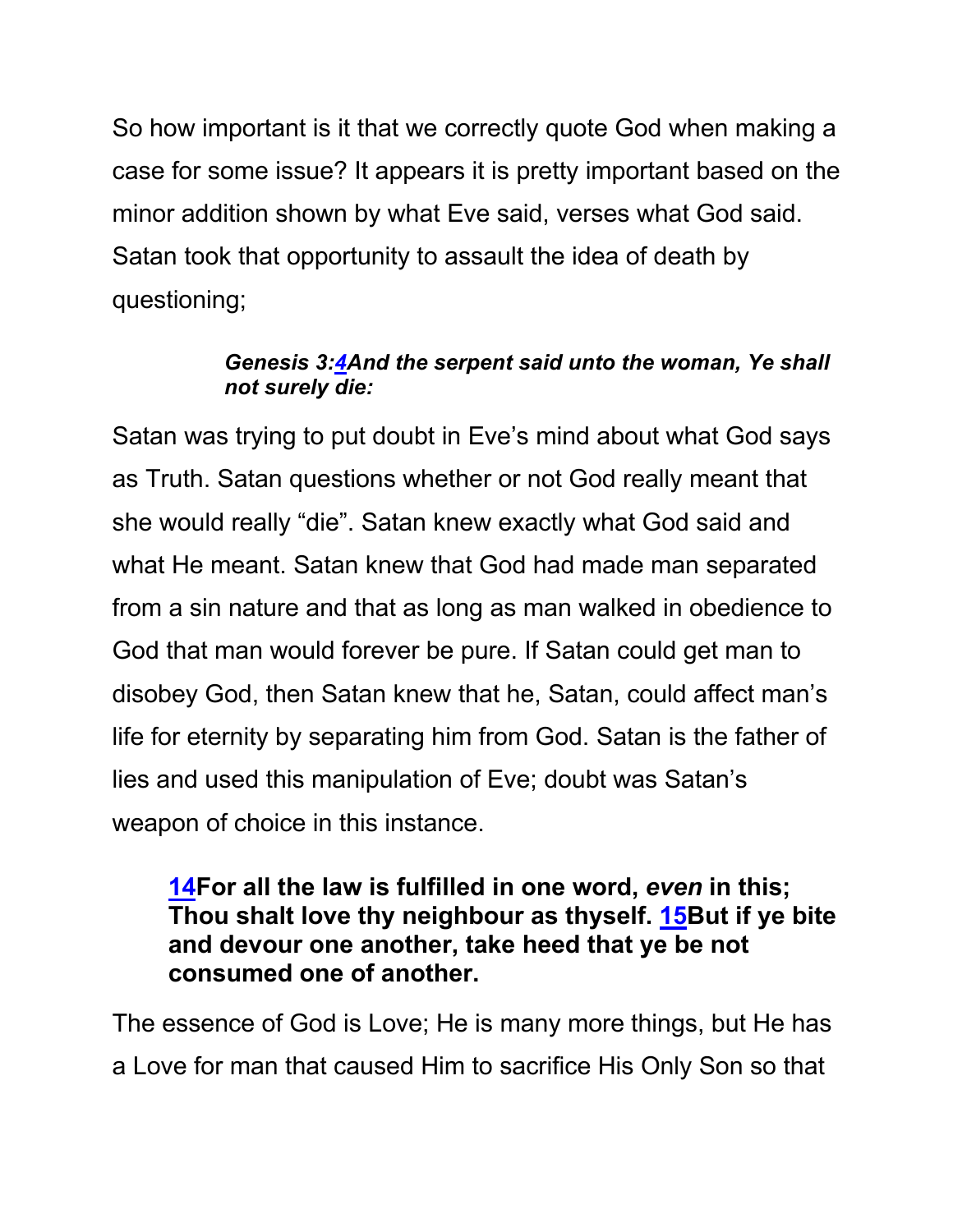man could once again and forever have a Loving relationship with God mankind's Father and Creator. Where there is an absence of Love hatred breeds; where there is an absence of Christs Light and Love to the world; darkness is there.

# **Living by the Spirit**

**(Romans 8:9-11)**

# **16***This* **I say then, Walk in the Spirit, and ye shall not fulfil the lust of the flesh.**

The flesh, the old man constantly wants to please itself. Lust comes in many forms, but the ultimate goal is always the same, selfishness, that leads to hate and hate to murder.

### **17For the flesh lusteth against the Spirit, and the Spirit against the flesh: and these are contrary the one to the other: so that ye cannot do the things that ye would. 18But if ye be led of the Spirit, ye are not under the law.**

This harkens back to the idea that all things are possible yet all things are not profitable.

#### *1 Corinthians 6: All things are lawful unto me, but all things are not expedient: all things are lawful for me, but I will not be brought under the power of any.*

God has granted us unlimited action in all matters. In a way it is a test, a method of helping our Spirit overcome our flesh through various tests. The flesh demands all kinds of evil;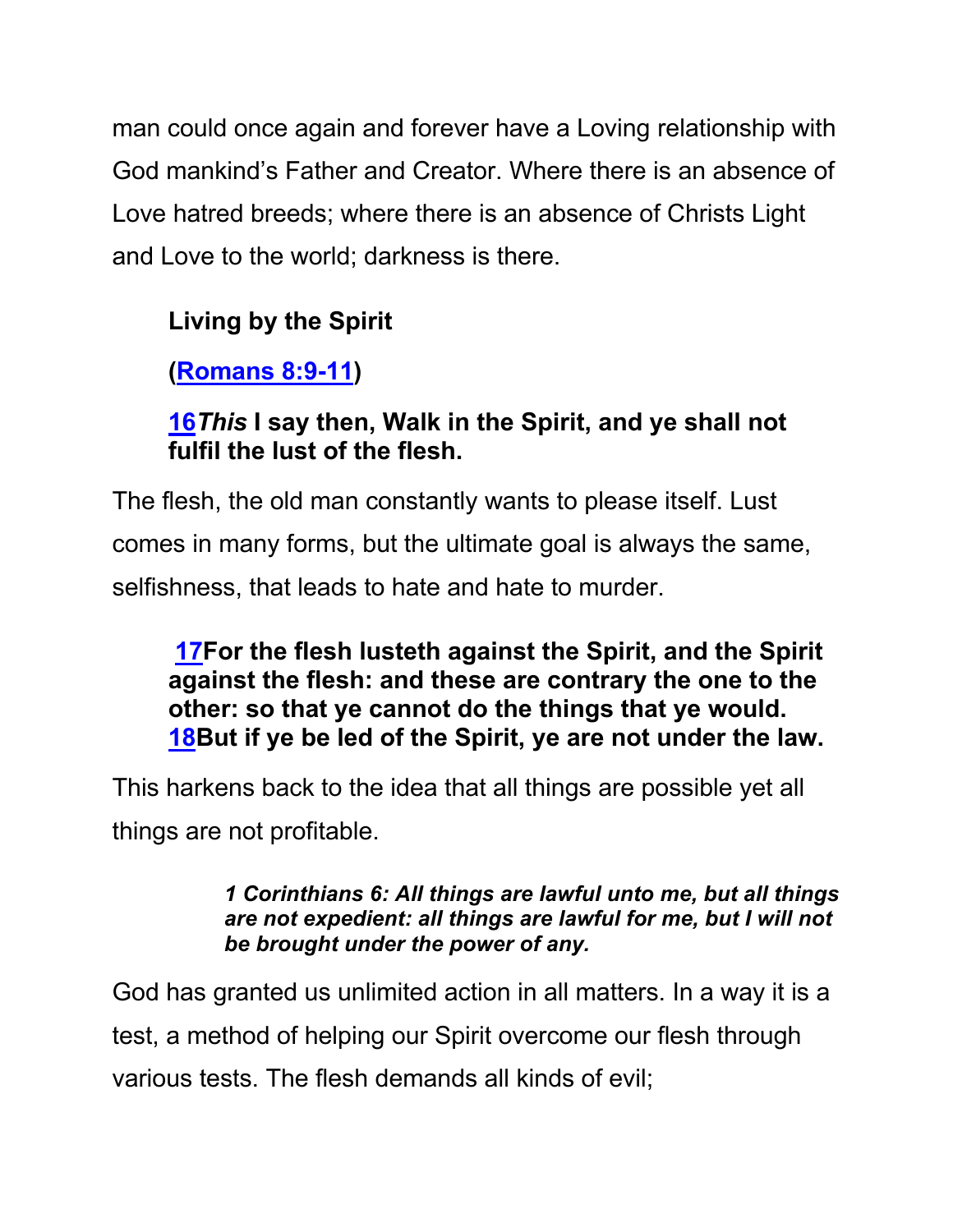*Genesis 6:5 And GOD saw that the wickedness of man was great in the earth, and that every imagination of the thoughts of his heart was only evil continually.*

*Psalms 14: The fool hath said in his heart, There is no God. They are corrupt, they have done abominable works, there is none that doeth good. 2The LORD looked down from heaven upon the children of men, to see if there were any that did understand, and seek God. 3They are all gone aside, they are all together become filthy: there is none that doeth good, no, not one.*

When wisdom from the Spirit that resides in all believers prevails then each of us will set aside our fleshly desires and walk rightly with God; that is the process of sanctification.

To give us a clear picture of those things that have trapped mankind since the fall of man, God is going to give us a fairly inclusive list of sins common to mankind.

**19Now the works of the flesh are manifest, which are**  *these***; Adultery, fornication, uncleanness, lasciviousness, 20Idolatry, witchcraft, hatred, variance, emulations, wrath, strife, seditions, heresies, 21Envyings, murders, drunkenness, revellings, and such like: of the which I tell you before, as I have also told** *you* **in time past, that they which do such things shall not inherit the kingdom of God.**

Even though not a complete list of possible sins this list covers many that are prevalent. Anyone who practices these sins is not a believer. It does not say anyone who has committed these sins is not a believer because that would include us all. We have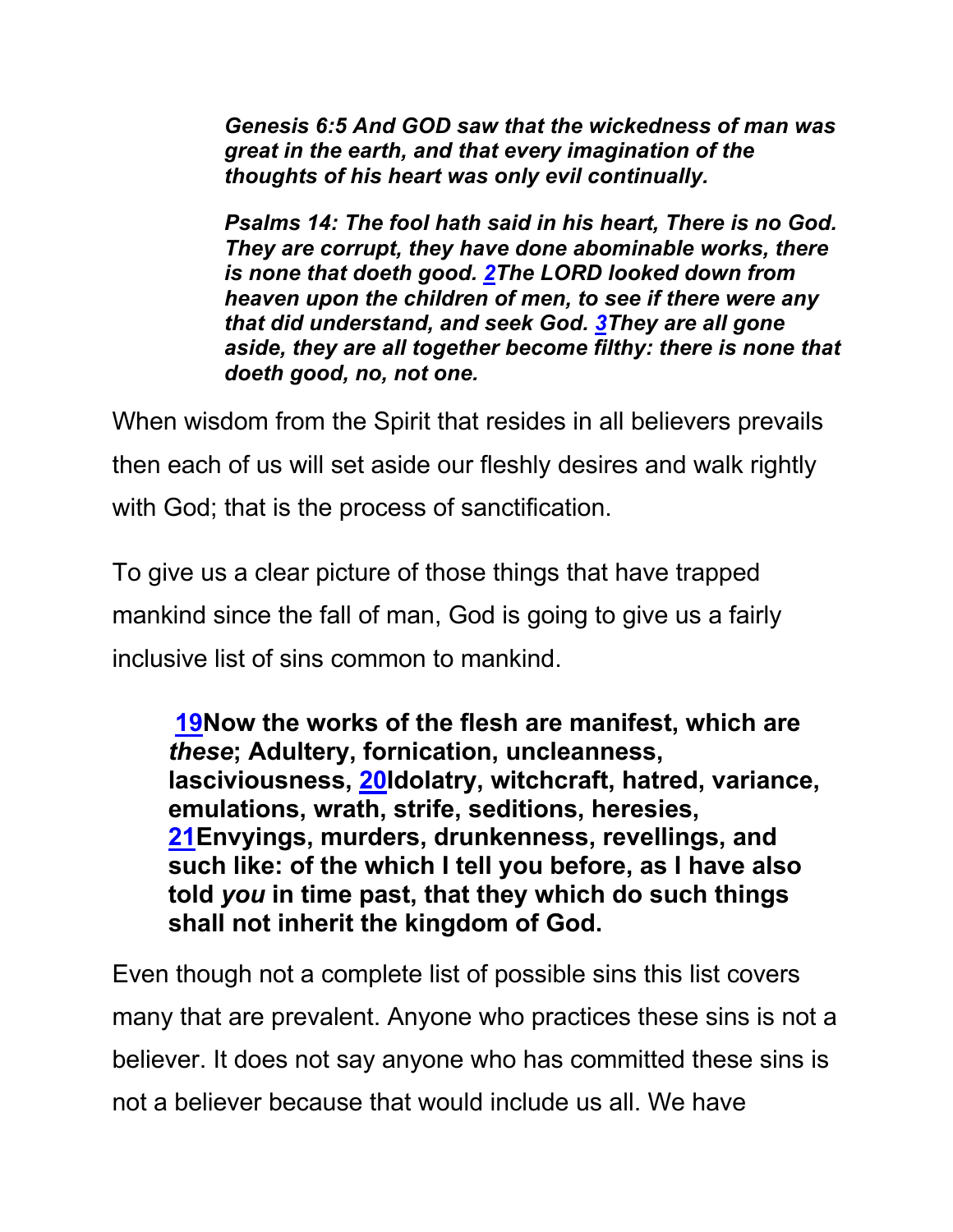forgiveness for our sins through the Blood of the Lamb if we believe in Him.

But here lies the problem with all things being lawful for the Christian. Can you name one of these things that is profitable for the Christian; what gain, or progress do any of these bring in "Sanctification". The answer is obviously ZERO, NADA, NONE.

If you commit one of these sins as a Christian are you then an unbeliever? No not necessarily, but if you proclaim to be a Christian and you persist in any sin then your salvation may be in question; in other words, were you ever really saved to begin with.

If we have Christ in our hearts the idea of sinning should repulse us, if it does not, the Holy Spirit is right there to convict us immediately. He is there to help us reject the sin and seek righteousness. The real issue is how do we respond to the Holy Spirit when He convicts us before we commit the sin. Do we turn around and run away from the sin or do we just lower our shoulder and forge ahead knowing what we are doing is wrong?

So how do we know if we are really saved?

*1 John 5: 9If we receive the witness of men, the witness of God is greater: for this is the witness of God which he hath testified of his Son.*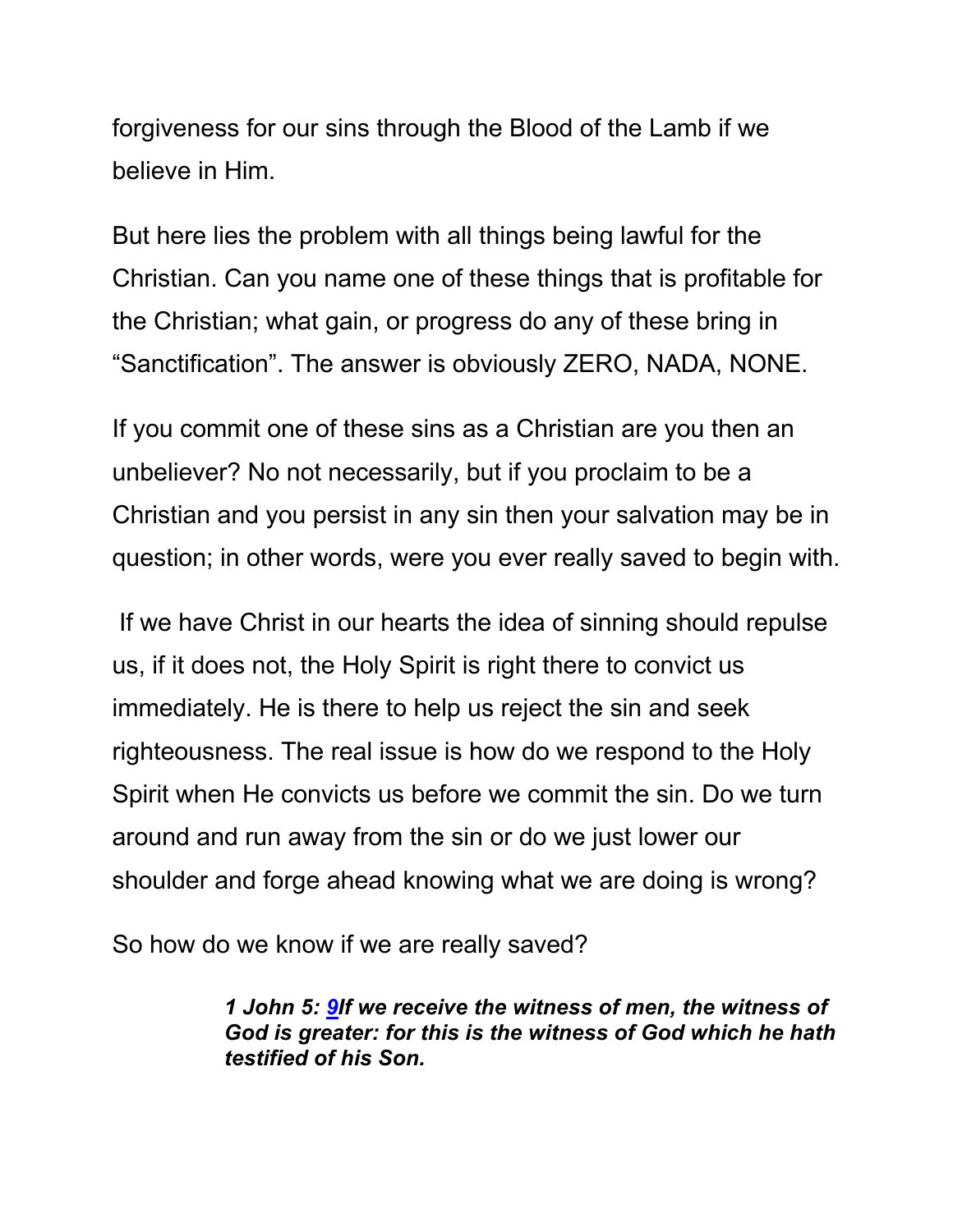God is loudly saying that the testimony of God is superior to the testimony of men. In other words, God's Word is the real source of Truth about your salvation, not what you do or say about it. Those are important as we witness to other people but the words we speak and the deeds we do, do not assure us or anyone eles of ours or their salvation.

It is God's testimony, what He says saves us not what we think or do.

#### *Continuing 1 John 5: 10He that believeth on the Son of God hath the witness in himself: he that believeth not God hath made him a liar; because he believeth not the record that God gave of his Son.*

There is a "record" a "testimony" directly from God as to His Son Jesus Christ. It is that record, not our own story of how we were saved that assures people of salvation.

#### *11And this is the record, that God hath given to us eternal life, and this life is in his Son.*

This verse sets the stage for the very Truth that establishes forever our salvation; there is nothing to add to it.

> *12He that hath the Son hath life; and he that hath not the Son of God hath not life.*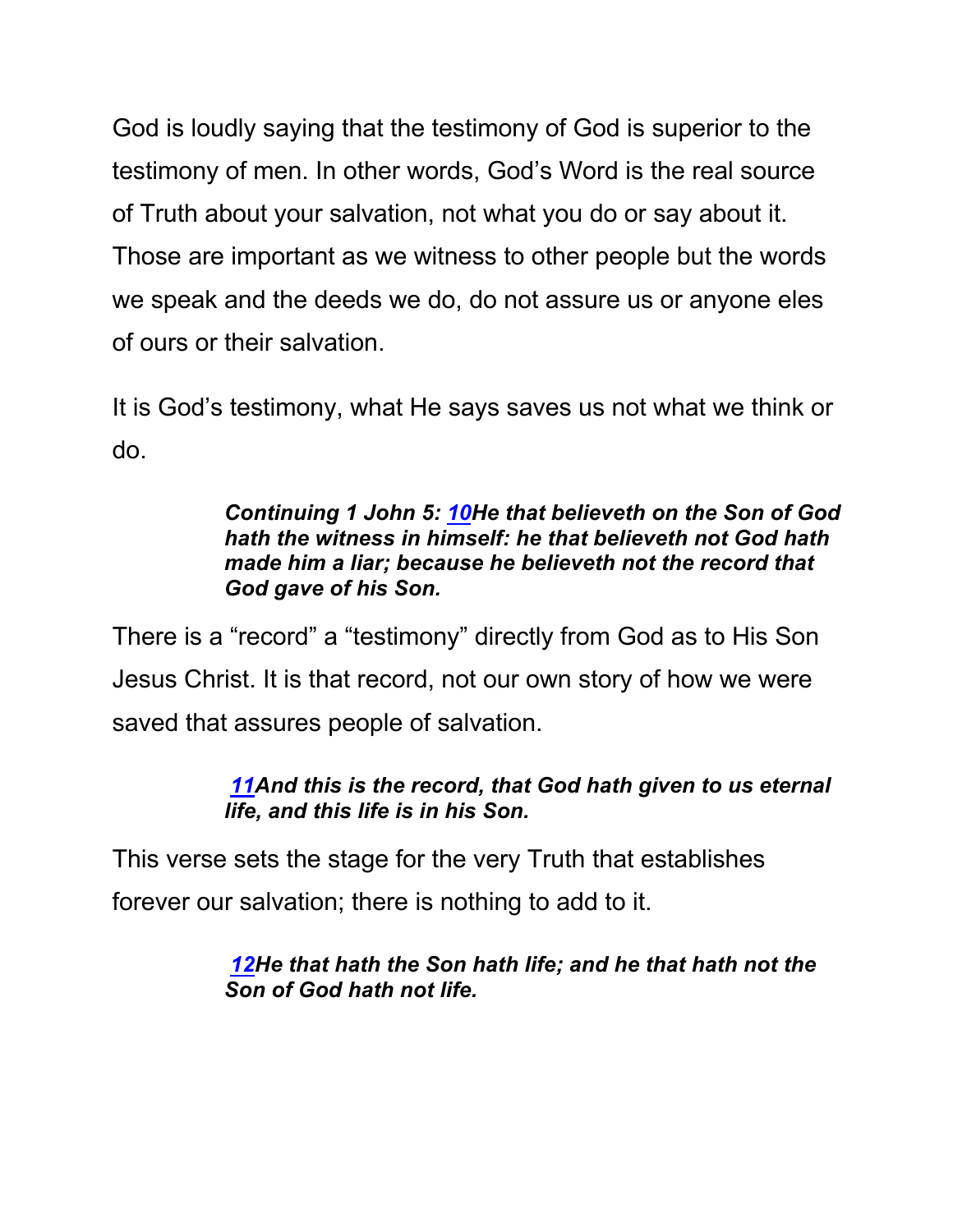It is that simple, that thorough, that complete, that decisiv, that conclusive, that determination, that finality that God has declared it and that is the end of it.

### *Purpose and Concluding Remarks*

*13These things have I written unto you that believe on the name of the Son of God; that ye may know that ye have eternal life, and that ye may believe on the name of the Son of God.* 

Jesus plus nothing guarantees us eternal life.

Back to Galatians, God gave us the partial bad list those things that are so obviously wrong now He will give us a list that causes life, not death.

### **22But the fruit of the Spirit is love, joy, peace, longsuffering, gentleness, goodness, faith, 23Meekness, temperance: against such there is no law. 24And they that are Christ's have crucified the flesh with the affections and lusts.**

Crucifixion of the flesh in my experience is a lifelong process, it is hand in hand with the Sanctification process. Oh, if it were only so simple to crucify the flesh with words and be done with it, who among us would not jump at that. But we all know the power of the flesh, the unrelenting pressure to do those things we know does not present Love, Joy, Peace, Longsuffering, Gentleness and that are not profitable.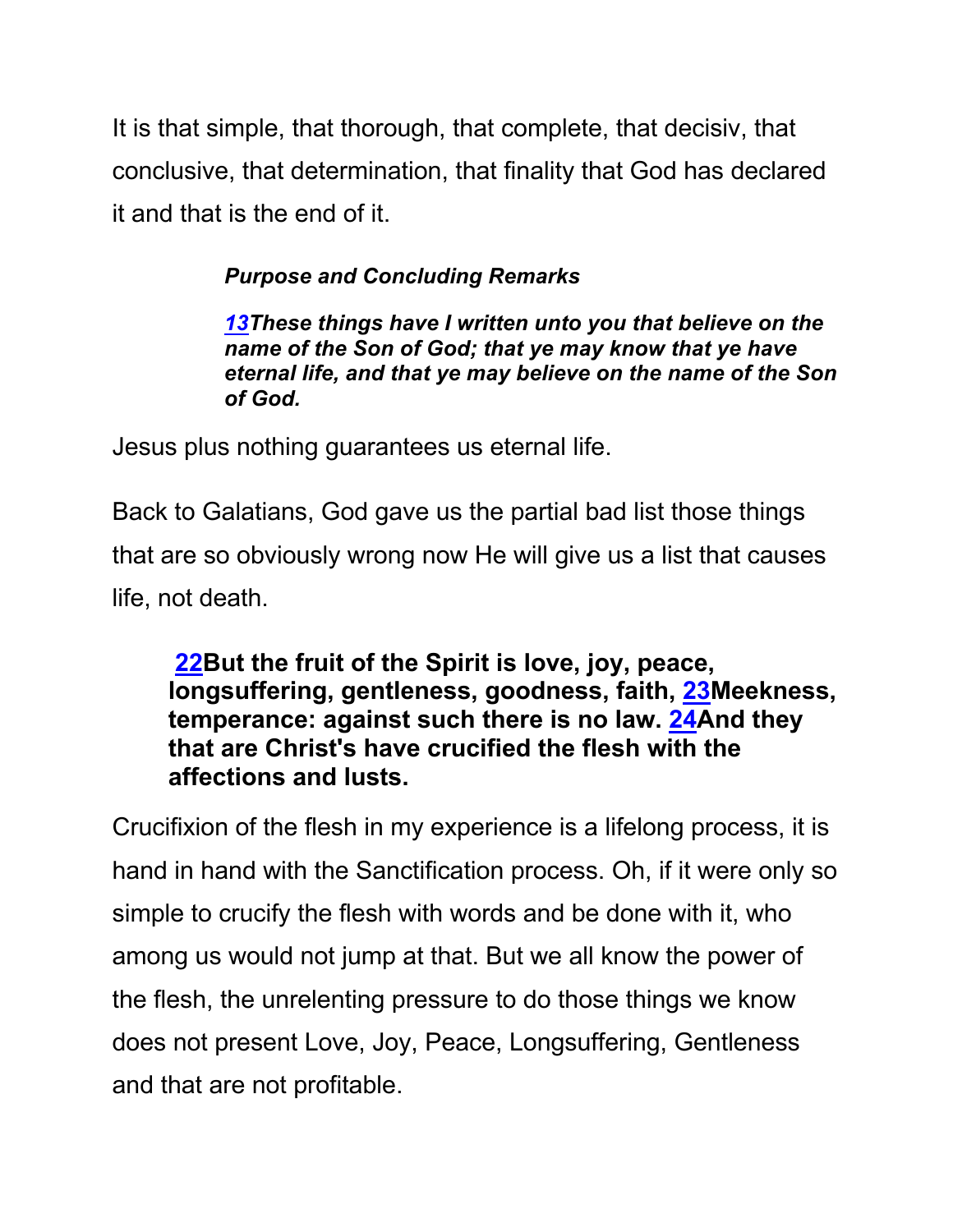### **25If we live in the Spirit, let us also walk in the Spirit. 26Let us not be desirous of vain glory, provoking one another, envying one another.**

The goal here is to walk in the Spirit of God every minute of every day. The more we practice that walk the easier it becomes to sense sin knocking at the door of our heart and run. God gave us a simple command and formula;

#### *James 4:7 Submit yourselves therefore to God. Resist the devil, and he will flee from you.*

My problem lies in the first word; Submit. I am a rebellious man filled with evil thoughts, just like Paul said;

> *Romans 7: 14For we know that the law is spiritual: but I am carnal, sold under sin. 15For that which I do I allow not: for what I would, that do I not; but what I hate, that do I. 16If then I do that which I would not, I consent unto the law that it is good. 17Now then it is no more I that do it, but sin that dwelleth in me. 18For I know that in me (that is, in my flesh,) dwelleth no good thing: for to will is present with me; but how to perform that which is good I find not. 19For the good that I would I do not: but the evil which I would not, that I do. 20Now if I do that I would not, it is no more I that do it, but sin that dwelleth in me.*

*21I find then a law, that, when I would do good, evil is present with me. 22For I delight in the law of God after the inward man: 23But I see another law in my members, warring against the law of my mind, and bringing me into captivity to the law of sin which is in my members. 24O wretched man that I am! who shall deliver me from the body of this death? 25I thank God through Jesus Christ our Lord. So then with the mind I myself serve the law of God; but with the flesh the law of sin.*